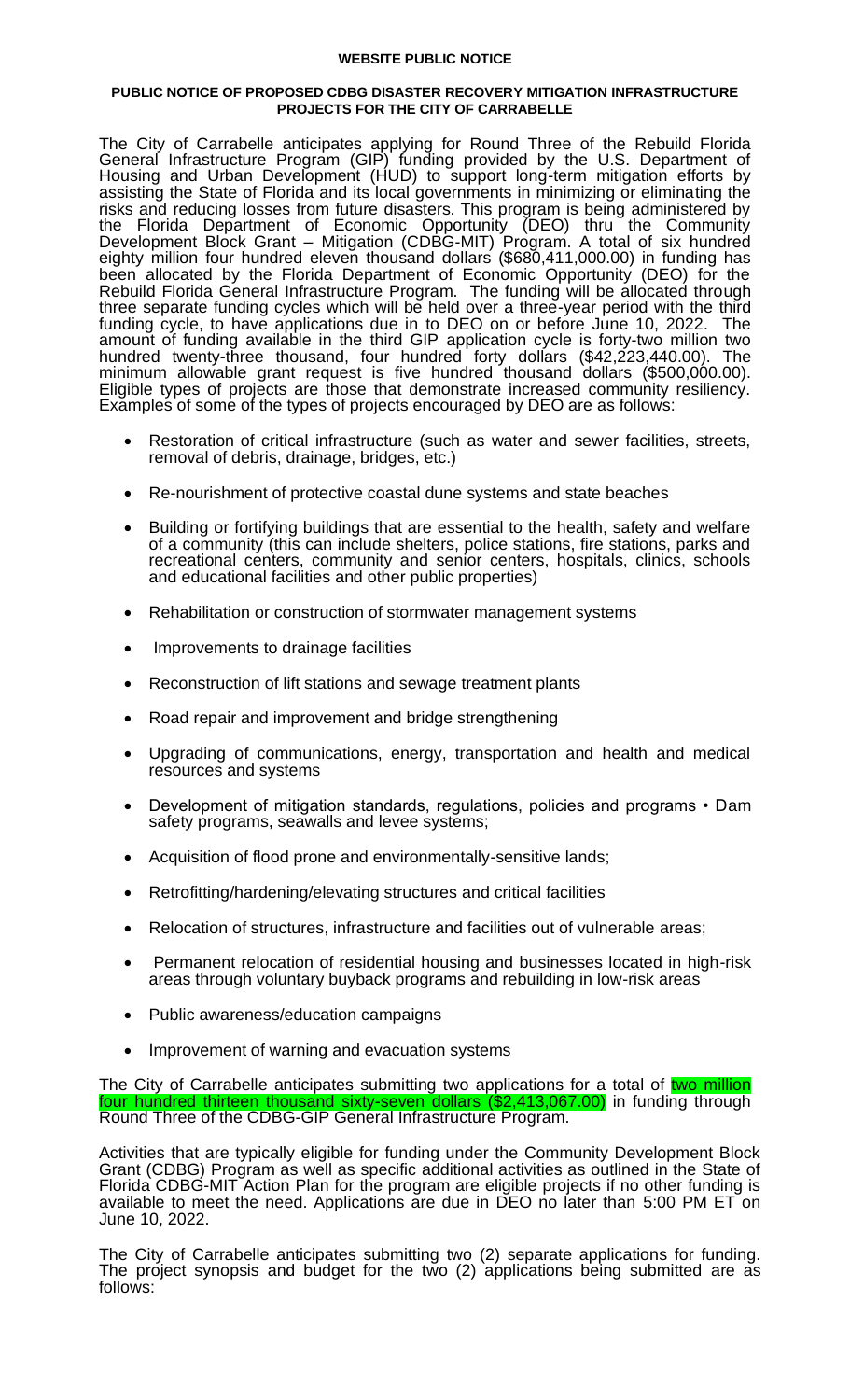**Lanark West Sanitary Sewer Collection System Infiltration and Inflow Project Mitigation:** Slip lining repairs of existing sanitary sewer wastewater collection system and reconnections, and rehabilitation existing manholes, and other inlets located within the Service Area currently allowing stormwater inflows into the wastewater collection system. The City of Carrabelle anticipates submitting an application for the following improvements:

| <b>Structure</b><br><b>Name</b>                                                                                                                                                                                                        | <b>Project Address or</b><br><b>Description</b>                                                                                                                                                                                                          | <b>CDBG-MIT</b><br><b>Funding</b> | <b>Total Project</b><br><b>Costs</b> |
|----------------------------------------------------------------------------------------------------------------------------------------------------------------------------------------------------------------------------------------|----------------------------------------------------------------------------------------------------------------------------------------------------------------------------------------------------------------------------------------------------------|-----------------------------------|--------------------------------------|
| <b>Project</b><br><b>Administration</b>                                                                                                                                                                                                | N/A                                                                                                                                                                                                                                                      | \$77,365.00                       | \$77,365.00                          |
| <b>Project</b><br><b>Engineering</b>                                                                                                                                                                                                   | N/A                                                                                                                                                                                                                                                      | \$184,950.00                      | \$184,950.00                         |
| <b>Wastewater</b><br><b>Collection</b><br><b>System</b><br><b>Resiliency &amp;</b><br><b>Hardening</b><br><b>Improvements</b><br>(Includes)<br><b>Project</b><br>Delivery,<br><b>Environmental</b><br><b>Review and</b><br>Permitting) | Within the service area: 1)<br>Reline 14 sanitary sewer<br>manholes. 2) Slip Line<br>Repair approximately<br>5,700 linear feet of gravity<br>sewer lines and complete<br>reconnections. 3) Restore<br>road pavement in areas<br>where work is completed. | \$1,284,990.00                    | \$1,284,990.00                       |
| <b>Totals</b>                                                                                                                                                                                                                          |                                                                                                                                                                                                                                                          | \$1,547,305.00                    | \$1,547,305.00                       |

**Lanark East Sanitary Sewer Collection System Infiltration and Inflow Project Mitigation:** Slip lining repairs of existing sanitary sewer wastewater collection system and reconnections, and rehabilitation existing manholes, and other inlets located within the Service Area currently allowing stormwater inflows into the wastewater collection system. The City of Carrabelle anticipates submitting an application for the following improvements:

| <b>Structure Name</b>                                                                                                                                                                                                       | <b>Project Address or</b><br><b>Description</b>                                                                                                                                                                                                                  | <b>CDBG-MIT</b><br><b>Funding</b> | <b>Total Project</b><br><b>Costs</b> |
|-----------------------------------------------------------------------------------------------------------------------------------------------------------------------------------------------------------------------------|------------------------------------------------------------------------------------------------------------------------------------------------------------------------------------------------------------------------------------------------------------------|-----------------------------------|--------------------------------------|
| <b>Project</b><br>Administration                                                                                                                                                                                            | N/A                                                                                                                                                                                                                                                              | \$43,288.00                       | \$43,288.00                          |
| <b>Project</b><br><b>Engineering</b>                                                                                                                                                                                        | N/A                                                                                                                                                                                                                                                              | \$102,645.00                      | \$102,645.00                         |
| Wastewater<br><b>Collection</b><br><b>System</b><br><b>Resiliency &amp;</b><br><b>Hardening</b><br><b>Improvements</b><br>(Includes Project<br>Delivery,<br><b>Environmental</b><br><b>Review and</b><br><b>Permitting)</b> | Within the service area:<br>1) Reline 8 sanitary<br>sewer manholes. 2) Slip<br>Line Repair<br>approximately 3,130<br>linear feet of gravity<br>sewer lines and<br>complete reconnections.<br>3) Restore road<br>pavement in areas<br>where work is<br>completed. | \$719,829.00                      | \$719,829.00                         |
| Total:                                                                                                                                                                                                                      |                                                                                                                                                                                                                                                                  | \$865,762.00                      | \$865,762.00                         |

Any resident wishing to know more about the proposed project should contact Ms. Courtney Dempsey, City Administrator, City of Carrabelle at (850-697-2727 Ext 104) or at email [\(administrator@mycarrabelle.com\)](mailto:administrator@mycarrabelle.com). Information relating to the proposed project and application can be accessed on the City of Carrabelle website located at [https://www.mycarrabelle.com](https://www.mycarrabelle.com/) Comments from the public must be received no later than 5:00 p.m. on Thursday, June 9, 2022. All comments will be considered, and proposed changes will be submitted to DEO. Information relating to the proposed project and application is available for review between 8:00 a.m. and 4:30 p.m. at the City of Carrabelle, City Hall located at 1206 Highway 98 East, Carrabelle, Florida 32322.